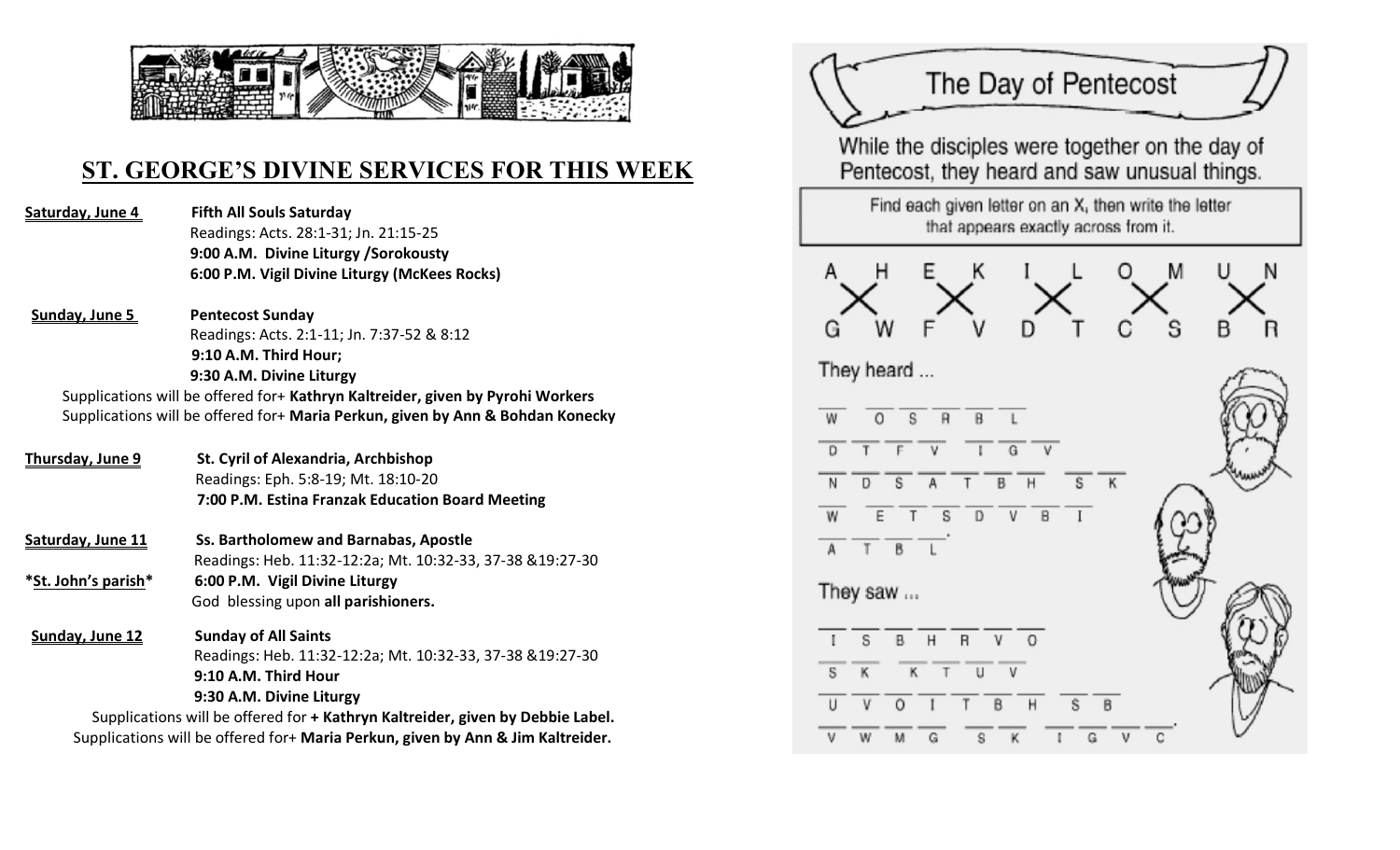

#### *The Great Feast of Pentecost*

On this great feast of Pentecost, we celebrate both the coming down of the Holy Spirit upon the apostles and the Birth of our Holy Church. Today we are challenged to be as faithful to the Holy Spirit and to Christ's Holy Church as the apostles and disciples were nearly 2,000 years ago.

What does this mean? It means being faithful to our Church's Holy Tradition. For many, Tradition means customs or practices of years ago – things that are almost relics of ages past. But on the contrary, Tradition is a living on of the Truth that is Jesus Christ, believed and lived by His first followers and generations after them. In the words of the eminent

theologian Vladimir Lossky, Tradition is "the life of the Holy Spirit in the Church." This means our faith is unchanging in dogma, yet dynamic in its application; the same in essence, but growing in its expression.

Why should we be faithful to Tradition? Because, we know from Saint Paul that the "pillar and ground of truth" is not solely the Scripture itself, but the Church (1 Timothy 3:15). Upon the rock of the apostles' faith, Jesus built His Church ... the Church that you and I belong to. The Scripture clearly tells us that the faithful followers of Our Lord in the early Church, guided by the Holy Spirit from the day of Pentecost, "continued steadfastly in the apostles' doctrine …" (Acts 2:42). That remains our challenge in the  $21^{st}$  century – to be faithful to the True Church that Jesus Christ established, to be true to the Tradition handed down to us by the holy apostles.

As we celebrate the Birthday of our Holy Church, let us recommit ourselves to the One True God in Three Persons – the Father, and the Son, and the Holy Spirit – and the one true Church, born on Pentecost Sunday so long ago. In the year ahead, let us pledge to learn our faith ever more seriously, love our faith ever more deeply, live our faith ever more openly, and share our faith ever more boldly. As we do this, we will indeed be true to the great gift God has given us. On this feast, let us proclaim with all our minds, all our hearts, all our souls, and all our voices: "We have seen the true light, we have received the heavenly Spirit, we have found the true faith, worshipping the undivided Trinity, Who has saved us." To God be all glory, honor, and worship unto the ages of ages! Amen.



*June 5, 2022*

Descent of the Holy Spirit. Holy and Glorious Pentecost. The Holy Priest-Martyr Dorotheus, Bishop of Tyre (361-63). The Holy Priest-Martyr Cosmas, Presbyter of Armenia (1707). Veneration of the Icon of the Mother of God, "Of Ihor," so called because it belonged to Ihor Olhovych, Prince of Kiev (+1147)

*Changeable Part: Pages 27-30*

# *Announcements:*

#### **Today: Pentecost Sunday**

We celebrate the Feast of Pentecost, which is seen as the final fulfillment of the mission of Jesus Christ and the first beginning of the messianic age of the Kingdom of God, mystically present in His Church. This Feast is traditionally called the beginning of the One Holy Catholic and Apostolic Church. For us, the Feast of Pentecost is not just a celebration of an event in history; it is also a celebration of our membership in the Church.

#### **Mission Day Guidebook**

Starting on the feast of the Ascension May  $13<sup>th</sup>$  to Pentecost, May  $23<sup>th</sup>$  we will once again pray that the Lord might renew our life through the Holy Spirit. Throughout these ten Mission Days let us pray for our own parish, mission parishes in St. Josaphat Eparchy and our beloved Church in Ukraine. Please, find the link for the guidebook here: https://stjosaphateparchy.com/mission-days-2021/